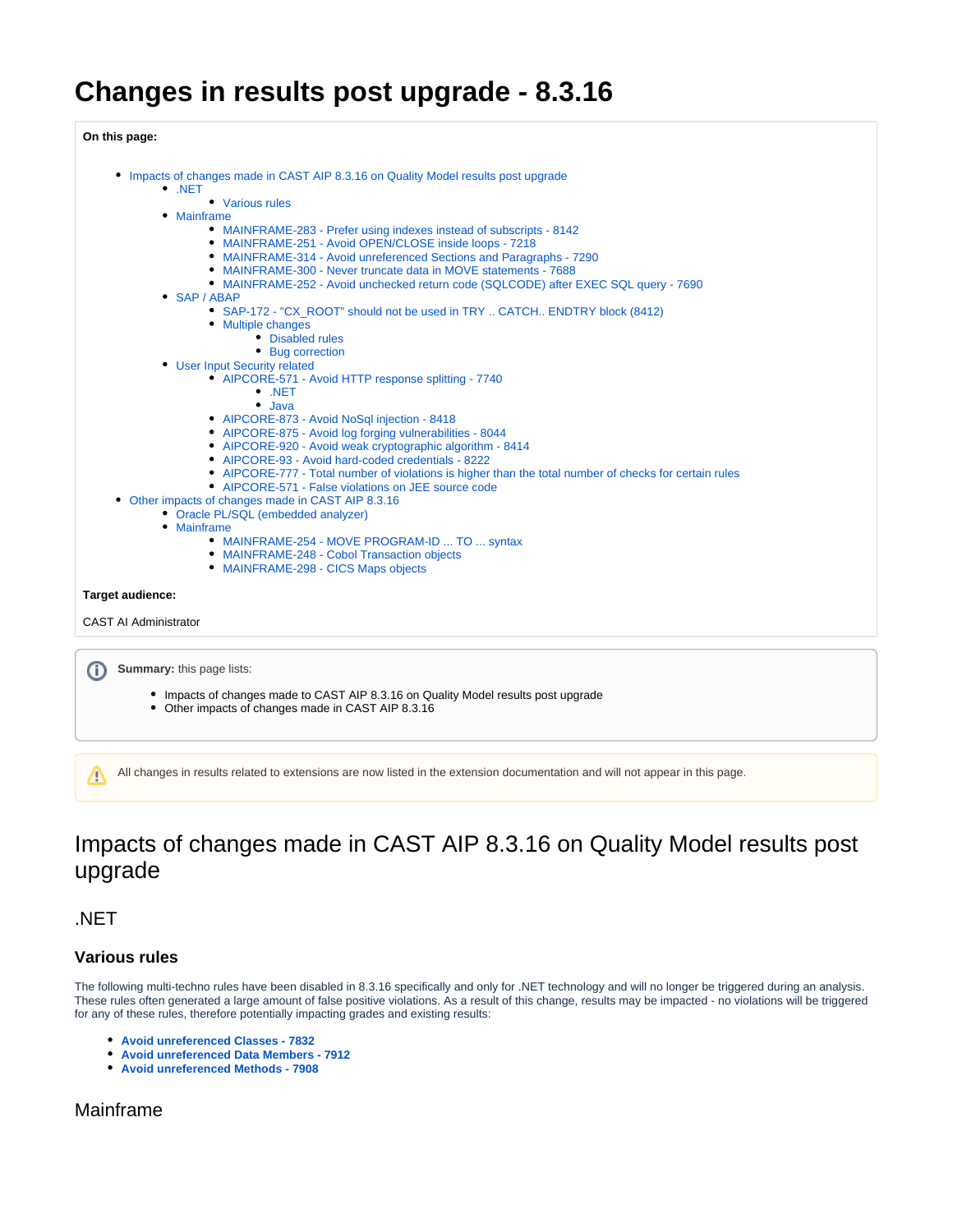## **MAINFRAME-283 - Prefer using indexes instead of subscripts - 8142**

A bug has been discovered which is causing false positive violations of this rule (when indexes are used, violations are still reported). This bug has now been fixed, therefore, after an upgrade to CAST AIP 8.3.16 and the generation of a post-upgrade consistency snapshot on unchanged source code, results may change: less false positives, more accuracy.

# <span id="page-1-0"></span>**MAINFRAME-251 - Avoid OPEN/CLOSE inside loops - 7218**

A bug has been discovered which is causing false positive violations of this rule (a false link between two objects). This bug has now been fixed, therefore, after an upgrade to CAST AIP 8.3.16 and the generation of a post-upgrade consistency snapshot on unchanged source code, results may change: less false positives, more accuracy.

## <span id="page-1-1"></span>**MAINFRAME-314 - Avoid unreferenced Sections and Paragraphs - 7290**

A bug has been discovered which is causing false positive violations of this rule (incorrect handling of the syntax FETCH / END-FETCH). This bug has now been fixed, therefore, after an upgrade to CAST AIP 8.3.16 and the generation of a post-upgrade consistency snapshot on unchanged source code, results may change: less false positives, more accuracy.

## <span id="page-1-2"></span>**MAINFRAME-300 - Never truncate data in MOVE statements - 7688**

A bug has been discovered which is causing false positive violations of this rule when the variables have subordinate items and the comparison is based on a block. This bug has now been fixed, therefore, after an upgrade to CAST AIP 8.3.16 and the generation of a post-upgrade consistency snapshot on unchanged source code, results may change: less false positives, more accuracy.

### <span id="page-1-3"></span>**MAINFRAME-252 - Avoid unchecked return code (SQLCODE) after EXEC SQL query - 7690**

A bug has been discovered which is causing false positive violations of this rule when SQLCODE is checked outside perform statement of a paragraph. Thi s bug has now been fixed, therefore, after an upgrade to CAST AIP 8.3.16 and the generation of a post-upgrade consistency snapshot on unchanged source code, results may change: less false positives, more accuracy.

# <span id="page-1-4"></span>SAP / ABAP

## <span id="page-1-5"></span>**SAP-172 - "CX\_ROOT" should not be used in TRY .. CATCH.. ENDTRY block (8412)**

The parent technical criterion for this rule was incorrectly set to **61020: Programming Practices - Modularity and OO Encapsulation Conformity**, and this has now been changed to **61014: Programming Practices - Error and Exception Handling**. Therefore, after an upgrade to CAST AIP 8.3.16 and the generation of a post-upgrade consistency snapshot on unchanged source code, results may change. Grades for the new and previous parent technical criteria and Health Factors will change.

## <span id="page-1-6"></span>**Multiple changes**

#### <span id="page-1-7"></span>**Disabled rules**

The following rules have been disabled in CAST AIP 8.3.16, therefore after upgrade to this release and the generation of a post upgrade consistency snapshot on unchanged source code, results may differ:

- **Avoid using literals in assignments (hardcoded values) (7522)**
- **Avoid "SELECT \*" queries (7344)**

#### <span id="page-1-8"></span>**Bug correction**

Various bugs have been fixed in this release, therefore after upgrade to this release and the generation of a post upgrade consistency snapshot on unchanged source code, results may differ:

| <b>Avoid using AT Events</b><br>in combination of LOOP<br>AT  WHERE<br>constructs (7536) | This rule has been found to not function correctly in previous releases of CAST AIP. This bug has now been fixed,<br>therefore, after an upgrade to CAST AIP 8.3.16 and the generation of a post-upgrade consistency snapshot on<br>unchanged source code, results may change. You may have violations for this rule where previously there were none.                                                              |
|------------------------------------------------------------------------------------------|---------------------------------------------------------------------------------------------------------------------------------------------------------------------------------------------------------------------------------------------------------------------------------------------------------------------------------------------------------------------------------------------------------------------|
| Avoid empty catch<br>blocks (7788)                                                       | A bug has been discovered which was causing violations to be not reported for the following syntax:<br>CATCH SYSTEM-EXCEPTIONS.<br>ENDCATCH.<br>This bug has now been fixed, therefore, after an upgrade to CAST AIP 8.3.16 and the generation of a post-upgrade<br>consistency snapshot on unchanged source code, results may change. You may have violations for this syntax where<br>previously there were none. |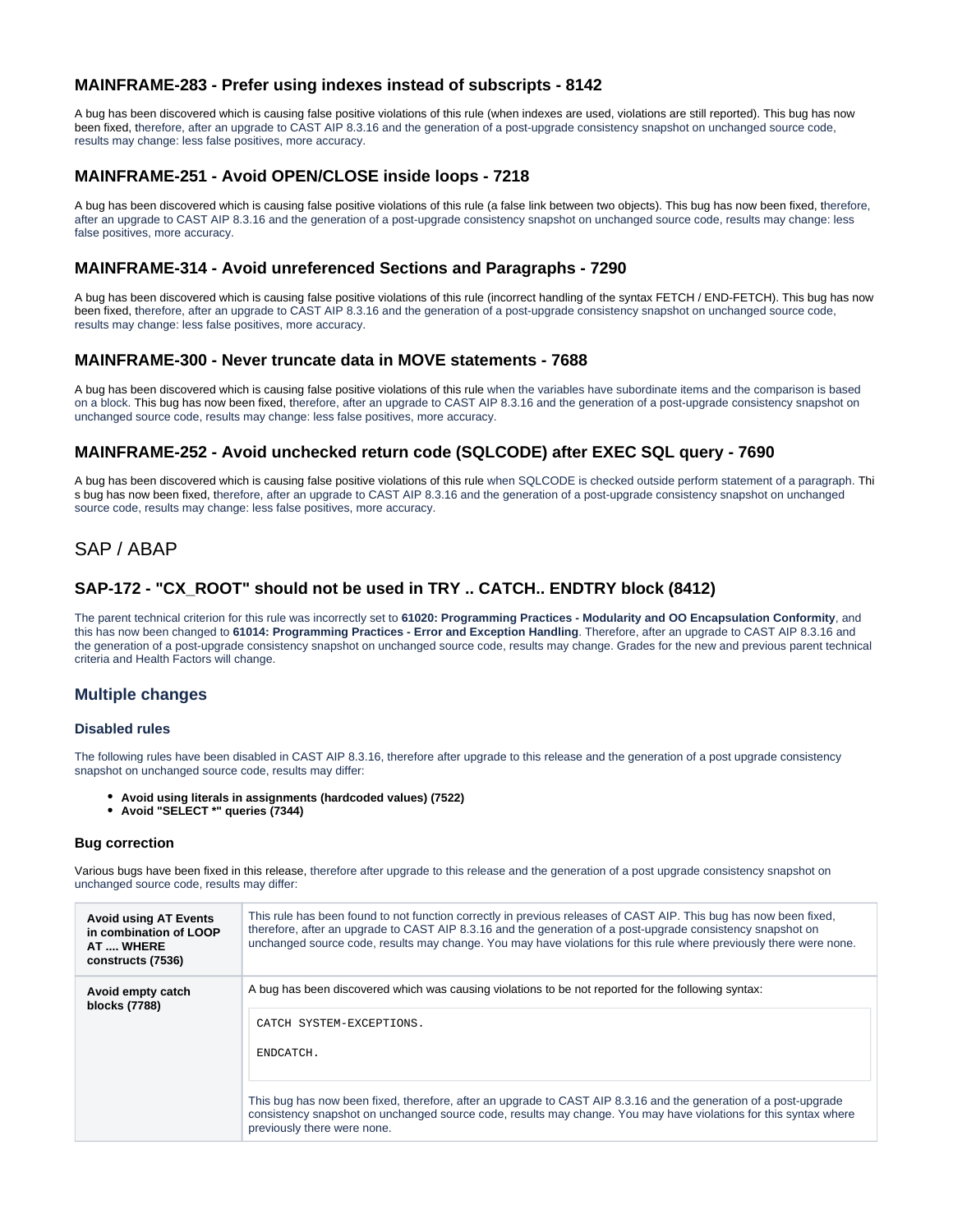| Avoid using hardcoded<br>paths (7526) | A bug has been discovered which was causing violations to be not reported if they occurred in the VALUE part of DATA<br>statements, for example:                                                                                                                    |
|---------------------------------------|---------------------------------------------------------------------------------------------------------------------------------------------------------------------------------------------------------------------------------------------------------------------|
|                                       | DATA d TYPE char22 VALUE 'c:/mypath'.                                                                                                                                                                                                                               |
|                                       | This bug has now been fixed, therefore, after an upgrade to CAST AIP 8.3.16 and the generation of a post-upgrade<br>consistency snapshot on unchanged source code, results may change. You may have violations for this syntax where<br>previously there were none. |

# <span id="page-2-0"></span>User Input Security related

## <span id="page-2-1"></span>**AIPCORE-571 - Avoid HTTP response splitting - 7740**

This rule has been updated to add specific target methods for both .NET and JEE. The methods listed below are now take into account, therefore, after an upgrade to CAST AIP 8.3.16 and the generation of a post-upgrade consistency snapshot on unchanged source code, results may change. You may have violations where previously there were none.

#### <span id="page-2-2"></span>**.NET**

- System.Net.HttpListenerResponse.AddHeader([mscorlib]System.String,[mscorlib]System.String) // Arg 2
- System.Web.HttpResponseBase.AddHeader([mscorlib]System.String,[mscorlib]System.String) // Arg 2
- System.Web.HttpResponse.AddHeader([mscorlib]System.String,[mscorlib]System.String) // Arg 2
- System.Web.HttpCookieCollection.Add(System.Web.HttpCookie) // Arg 1
- $\bullet$ System.Web.HttpCookieCollection.Set(System.Web.HttpCookie) // Arg 1

#### <span id="page-2-3"></span>**Java**

- javax.servlet.http.HttpServletResponse.addCookie(javax.servlet.http.Cookie) // Arg 1
- javax.servlet.http.HttpServletResponse.addHeader([ext]java.lang.String,[ext]java.lang.String) // Arg 2
- javax.servlet.http.HttpServletResponse.setHeader([ext]java.lang.String,[ext]java.lang.String) // Arg 2
- org.apache.http.impl.client.BasicCookieStore.addCookie(org.apache.http.cookie.Cookie) // Arg 1
- org.apache.http.client.CookieStore.addCookie(org.apache.http.cookie.Cookie) // Arg 1
- javax.servlet.http.HttpServletResponseWrapper.setHeader([ext]java.lang.String,[ext]java.lang.String) // Arg 2
- javax.servlet.http.HttpServletResponseWrapper.addHeader([ext]java.lang.String,[ext]java.lang.String) // Arg 2

## <span id="page-2-4"></span>**AIPCORE-873 - Avoid NoSql injection - 8418**

This rule existed for .NET technologies, however there was no support for JEE. This has now been fixed and therefore, after an upgrade to CAST AIP 8.3.16 and the generation of a post-upgrade consistency snapshot on unchanged source code, results may change if you have JEE / NoSQL source code. You may have violations where previously there were none.

## <span id="page-2-5"></span>**AIPCORE-875 - Avoid log forging vulnerabilities - 8044**

This rule has been updated to take into account the following targets in the namespace System.Diagnostics.Debug, methods:

- Write
- Writelf
- WriteLineIf

Therefore, after an upgrade to CAST AIP 8.3.16 and the generation of a post-upgrade consistency snapshot on unchanged source code, results may change. You may have violations where previously there were none.

## <span id="page-2-6"></span>**AIPCORE-920 - Avoid weak cryptographic algorithm - 8414**

This rule has been updated to raise a violation when the use of Triple DES (3DES or TDES) is detected (previously the use of Triple DES would not raise a violation. Therefore, after an upgrade to CAST AIP 8.3.16 and the generation of a post-upgrade consistency snapshot on unchanged source code, results may change. You may have violations where previously there were none.

## <span id="page-2-7"></span>**AIPCORE-93 - Avoid hard-coded credentials - 8222**

Improvements have been made to improve the detection of signatures for the DBCP and SSH libraries' sendcredential methods. Therefore, after an upgrade to CAST AIP 8.3.16 and the generation of a post-upgrade consistency snapshot on unchanged source code, results may change. You may have violations where previously there were none.

## <span id="page-2-8"></span>**AIPCORE-777 - Total number of violations is higher than the total number of checks for certain rules**

A bug has been discovered that is causing the values for Total Checks and Number of Violations to be erroneous (the total Number of Violations is higher than the total number of checks performed, which then generated an erroneous Compliance value) for the following User Input Security related rules:

Avoid using insufficient random values for cookies - 8242